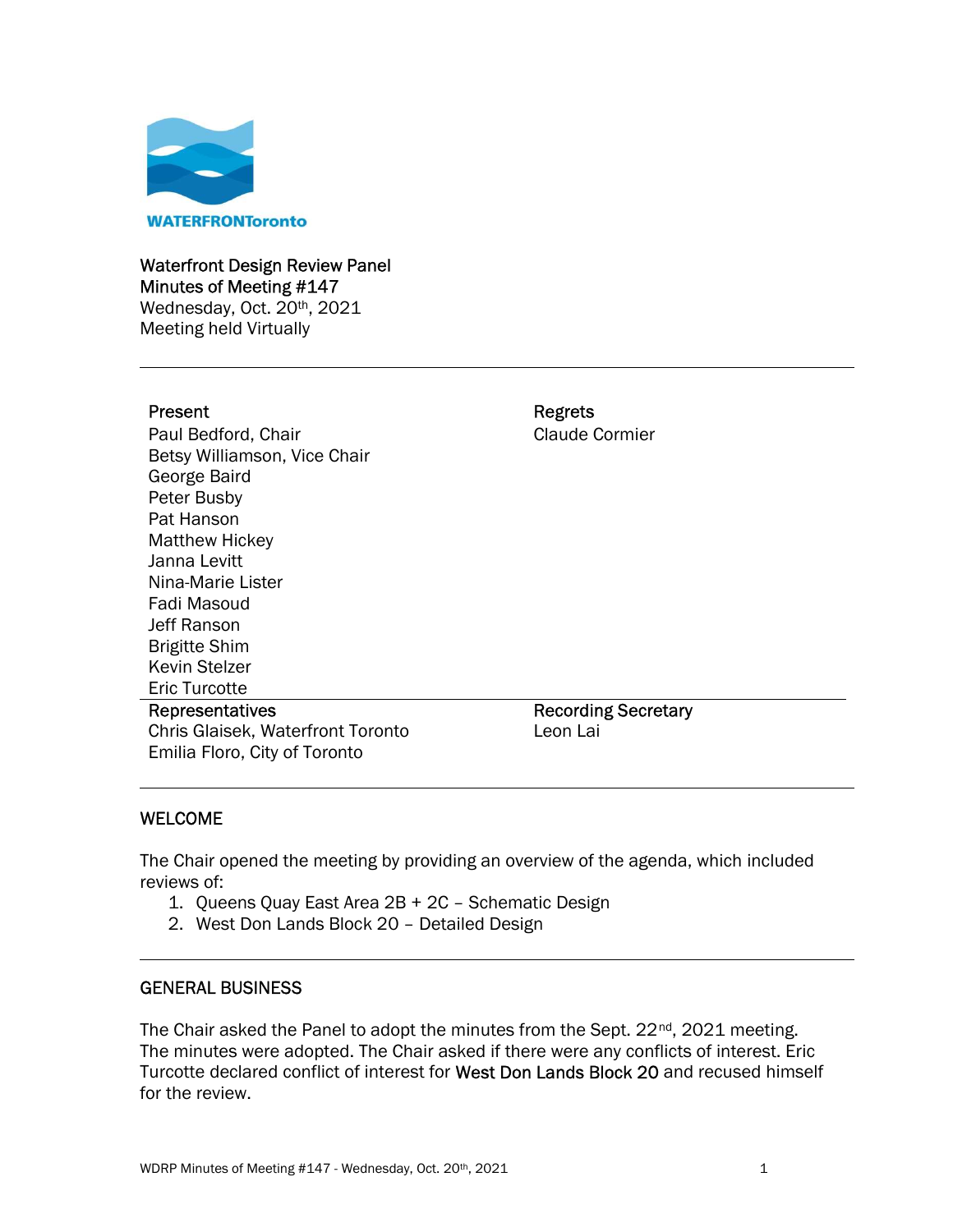The Chair then asked Christopher Glaisek, Chief Planning and Design Officer with Waterfront Toronto, to give an update on last month's projects.

## Update on last month's projects:

 Mr. Glaisek began by noting that the consensus comments from Sept. 2021 WDRP have been circulated to the Lower Bay Visioning team. Both options and other potential hybrids will be further studied for feasibility, the team will seek direction from City Council to study the options and achieve 30% design as part of the Waterfront East LRT project. Mr. Glaisek noted the project is anticipated to return to WDRP in Spring 2022. For Waterfront East LRT Area 1, the consensus comments have been circulated to the proponent team and Mr. Glaisek noted that the team is working towards the final 30% design submission while looking at cost optimization. The team will report to City Council with a business case for implementation funding and direction to proceed with detailed design in Dec. 2021. Mr. Glaisek noted Legacy Art Project is expected to return for Detailed Design in the winter and the delivery agreement is currently being developed.

## **Other Waterfront Toronto Update:**

Mr. Glaisek noted the Gardiner Logan Ramp Removal has been completed, including all deck, twenty-two girders, eighteen concrete bents, and six steel bents. The concrete bents are sorted for recycling and crews will be working in the median of Lake Shore Boulevard East to finish cleaning up materials and begin preparing the area for the construction of a temporary lane. Mr. Glaisek noted this is required to allow for the commencement of the Lake Shore Boulevard East Public Realm work, three lanes in each direction and improved public spaces, sidewalks, and multi-use trails on either side. Mr. Glaisek noted the upcoming project agendas for November and December 2021.

### Chair's remarks:

 The Chair congratulated Chris Glaisek on the success of the 880 Cities WebTalk and asked Leon Lai, Design Review Panel Manager, to provide a link for the recording. The Chair concluded the General Business segment and motioned to go into the project review sessions.

\_\_\_\_\_\_\_\_\_\_\_\_\_\_\_\_\_\_\_\_\_\_\_\_\_\_\_\_\_\_\_\_\_\_\_\_\_\_\_\_\_\_\_\_\_\_\_\_\_\_\_\_\_\_\_\_\_\_\_\_\_\_\_\_\_\_\_\_\_\_\_\_\_

## PROJECT REVIEWS

## 1.0 Queens Quay East Extension & Cherry St., Waterfront East LRT Area 2B/2C -**Schematic Design**

| Project ID #: | 1125                                       |
|---------------|--------------------------------------------|
| Project Type: | <b>Public Realm</b>                        |
| Review Stage: | Schematic Design                           |
| Review Round: | Two                                        |
| Location:     | East Bayfront, Keating Channel, Port Lands |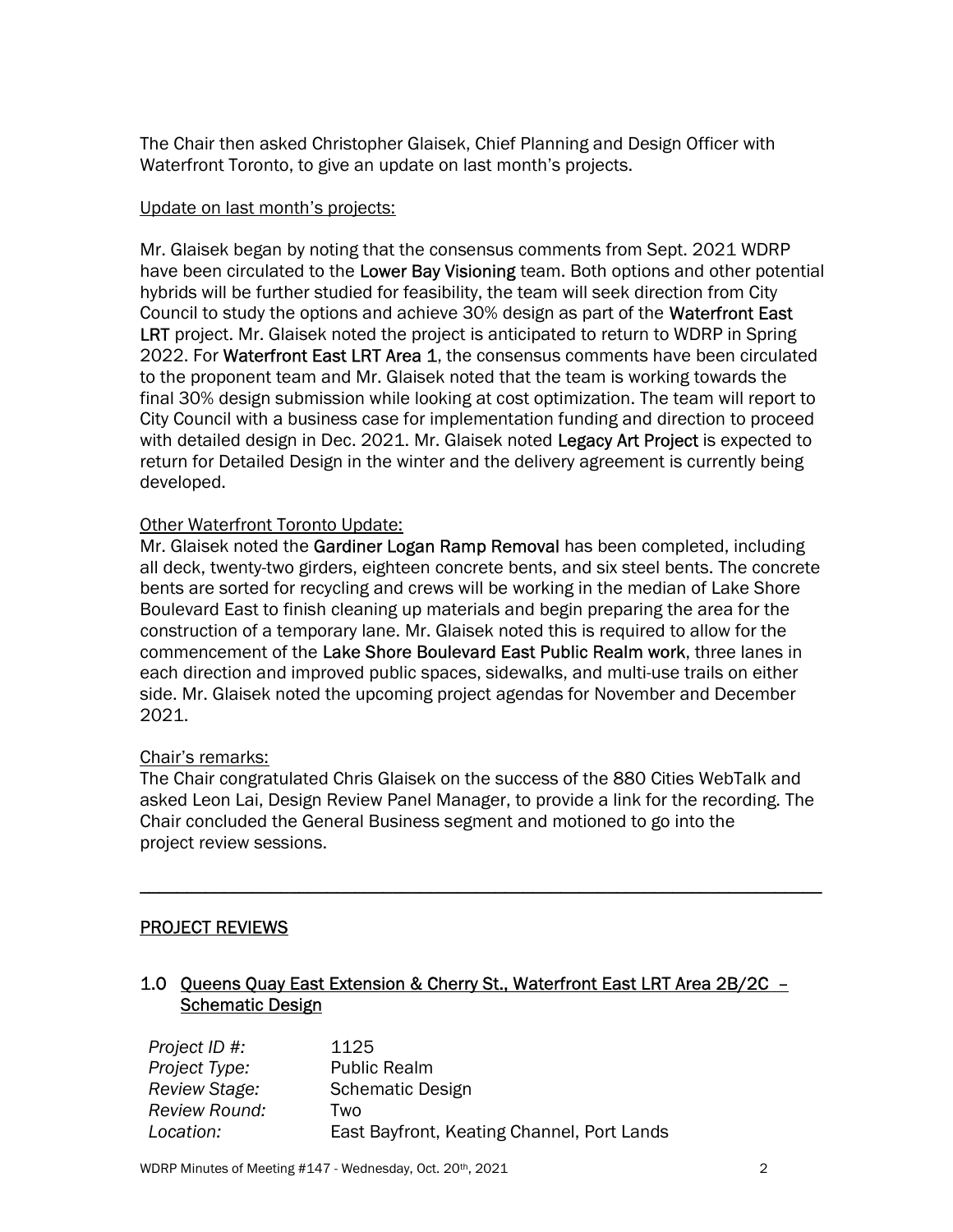| <b>Waterfront Toronto</b>            |
|--------------------------------------|
| Public Work, Stantec                 |
| Adam Nicklin, Principal, Public Work |
| Marc Ryan, Public Work               |
| Mary Liston Hicks, Public Work       |
| Kenneth Poon, Stantec                |
| David Sauve, Stantec                 |
| Brent Fairbairn, City of Toronto     |
| Deanne Mighton, City of Toronto      |
| Sonja Vangjeli, Waterfront Toronto   |
| Alex Mereu, Waterfront Toronto       |
| Pina Mallozzi, Waterfront Toronto    |
| Corey Bialek, Waterfront Toronto     |
| Josh Hilburt, Waterfront Toronto     |
|                                      |

## 1.1 Introduction to the Issues

 Sonja Vangjeli, Planning and Design Manager with Waterfront Toronto, began the introduction by recapping the project background, the addition of area 2C into the scope of work which will extend the LRT from Union Station to Polson Quay down the new Cherry Street. Ms. Vangjeli noted the existing context of Queens Quay West, East Bayfront, and Cherry Street design as per Port Lands Flood Protection. Future and interim context includes the landscaping and bridges on Cherry Street, Ms. Vangjeli noted the Cherry North Transit Portal alignment options are being studied and the team will provide an update on the Distillery Loop Plaza while integrating with the Lake Shore Public Realm.

 Ms. Vangjeli noted other adjacent major design projects including the Pedestrian & Cycling Connectivity Study, Stormwater Management Facility, 3C PL1 and 3C Master Plan. Ms. Vangjeli recapped the design brief, the June 2021 Issues Identification consensus comments, and the Areas for Panel consideration including balance of objectives between ecological performance, transit, and placemaking, the capacity for the design to connect different neighbourhoods, continuity with Queens Quay West, material palette, and the planting strategy. Ms. Vangjeli then introduced Adam Nicklin, Principal with Public Work, to continue the presentation.

# 1.2 Project Presentation

 Mr. Nicklin began the presentation by noting the project is a hinge between the city and the waterfront connecting multiple neighbourhoods, and noted the zones of material palette influence on Cherry Street. Mr. Nicklin recapped the proposed interim street section, the addition of the LRT with green track, and the pavement options. Mr. Nicklin provided an update on the planting strategy for the Distillery Loop Plaza, employing a diverse spectrum of flowering fruit trees.

 At Queens Quay East, Mr. Nicklin provided an update on the design approach, planting strategy, and the 100% stormwater runoff capture. To improve resilience, an Opti monitoring system is proposed to analyse tree health. Mr. Nicklin noted the team is not interested in a heavy maintenance approach and will select more naturalized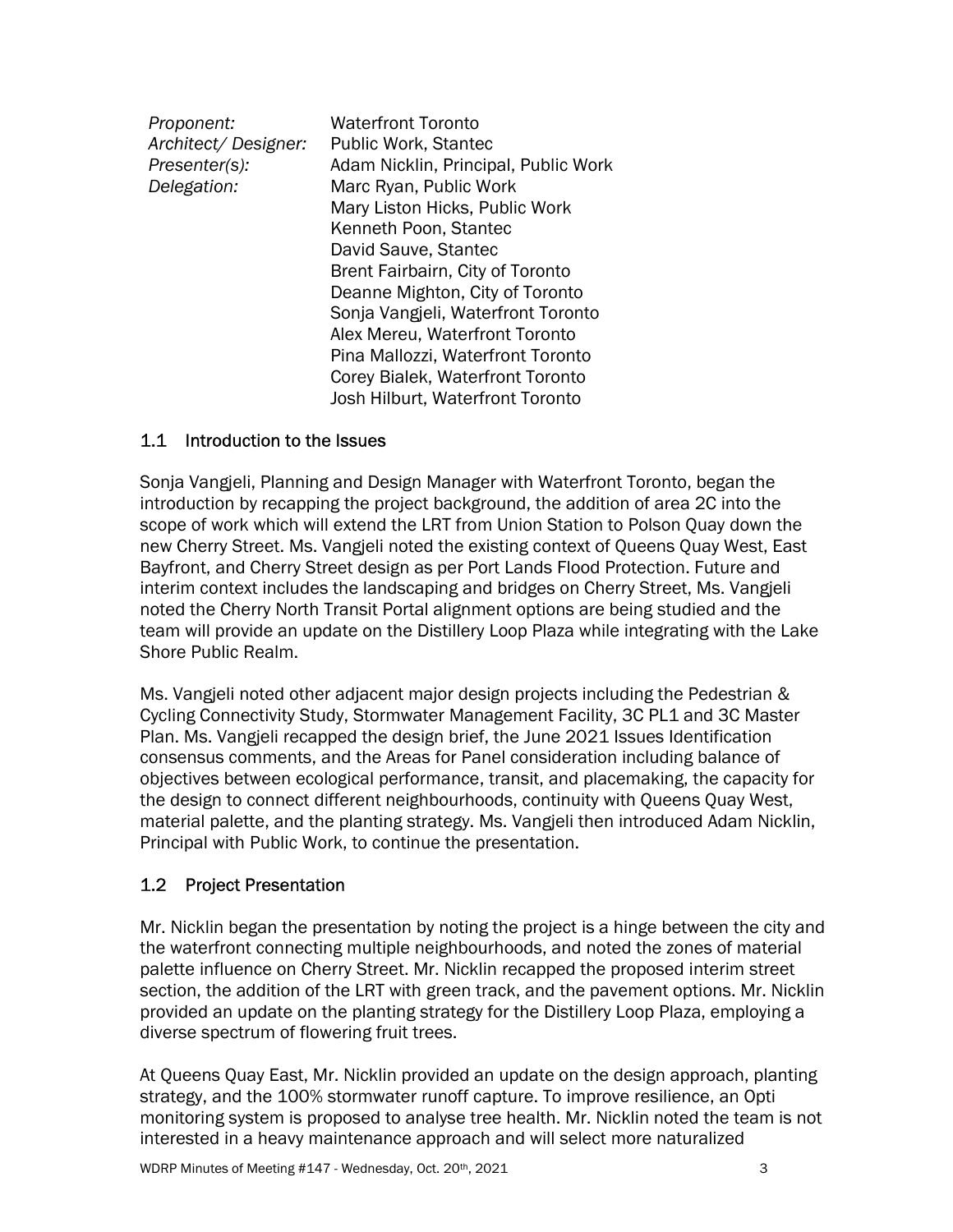strategies with evolution and succession. The team is working with RWDI to leverage tree systems to create comfort in shoulder seasons and microclimates. In response to previous Panel comments, narrow planters are widened and landscape infrastructure at the intersections have been revised. Mr. Nicklin noted the opportunity for green track at the LRT, up to 2.6km, and the reduction in carbon emissions.

#### $1.3$ **Panel Ouestions**

The Chair then asked the Panel for questions of clarification.

 One Panel member asked for clarification if the planting is completely successional or managed. Mr. Nicklin responded that the strategy is envisioned to have light maintenance, a less intense version than a formal garden and will be closely monitored, can be adjusted. The team thinks of the design as requiring a guiding hand.

 Another Panel member noted the guiding hand approach is essential. Mr. Nicklin noted it is not a meadow, the planting here will be low and shrubby.

 One Panel member asked if the OPTI monitoring system is achievable within the current scope of work. Mr. Adam noted there is no huge upfront cost, easier to do now, and is within the scope of work.

 Another panel member asked for clarification on the guiding hand approach and the typologies of benches. Mr. Adam noted the guiding hand is the city, and there are two benches: a longer version with a back that currently exists along the Water's Edge Promenade, and a granite bench.

 One Panel member asked for the edge condition of the bike path and if it is a rolled curb. Mr. Nicklin noted the detail is required to get the water across, shown better in the drawing package.

 Another Panel member asked if the team can specific the concrete mix to lower the carbon content for the project, such as higher use of SCM. Mr. Nicklin noted the team is trying to restrict the use of concrete to only the foundation, trail will be asphalt, curbs are granite, Paleoteh for the sidewalks, and other areas are green systems – the team will try to lower carbon output of the concrete.

 One Panel member asked for clarification on underground utilities and if the team has located the placement of hydro, water, and other utilities. Mr. Nicklin noted the project is a complete street re-design so the utilities will be coordinated with the design.

 Another Panel member noted the presentation identified the project as the "hinge" between the city and the Port Lands, and asked if there is information on Commissioners Street forming a future connection eastward and extend to Cherry Beach. Ms. Vangjeli noted that Commissions Street LRT is future scope, the current scope ends at the Polson loop.

 One Panel member asked for clarification on the Cherry Street planting timing and if there will be tress in the interim condition. Ms. Vangjeli noted it depends on the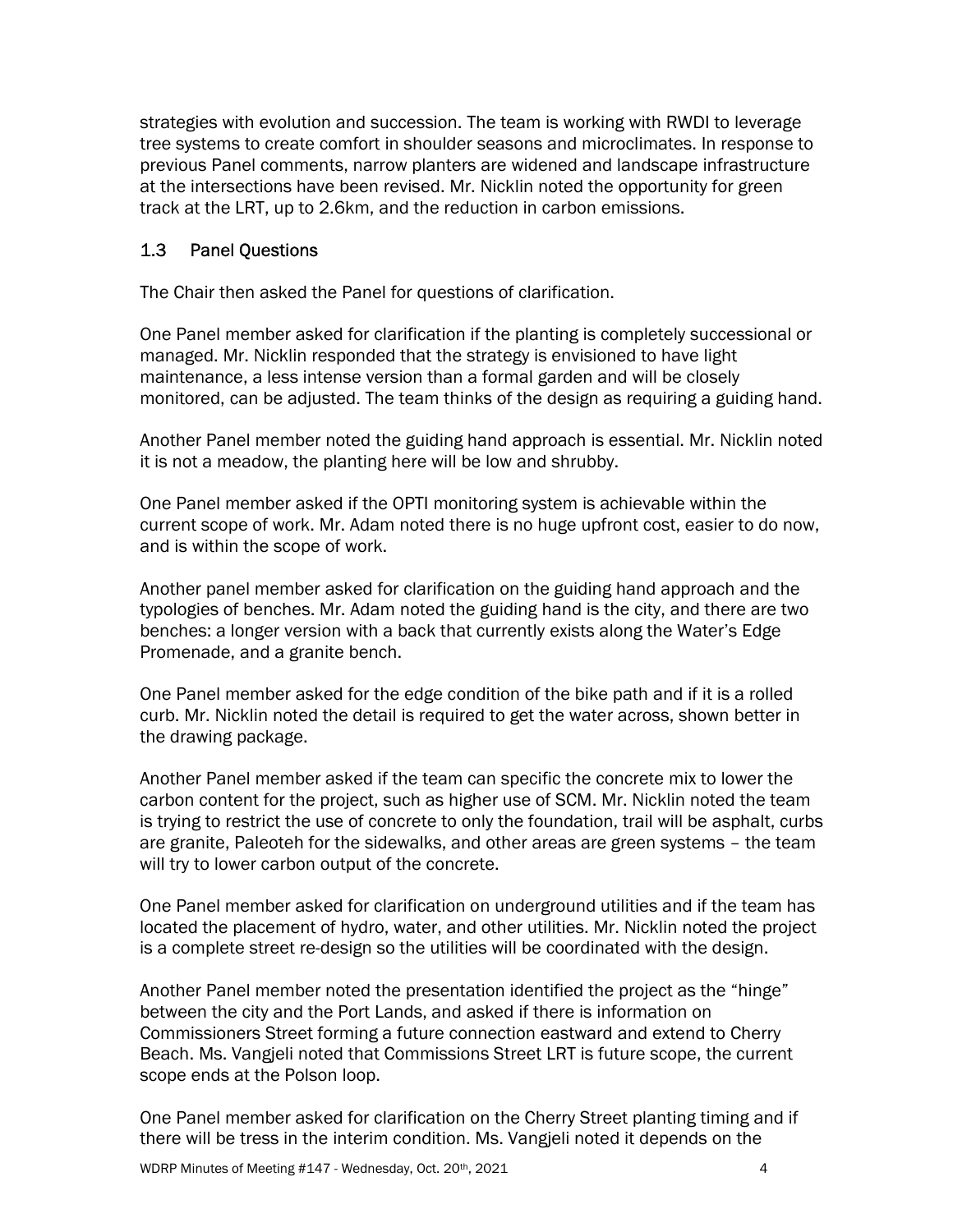funding timing of this project, there is a chance the meadow will be built first then is replaced by this project's LRT scope. Ideally, the trees are constructed right at the start throughout the interim condition, however this is a challenge as the eventual LRT construction might damage the adjacent trees – trees on the west side of Cherry Street are possible though.

 Another Panel member asked for the location of the double rows of trees shown on p.34 on the site plan. Mr. Nicklin noted the double rows are not shown here because they are located at the segment of the street with a POPS.

# 1.4 Panel Comments

 One Panel member thanked the team for a comprehensive and thoughtful presentation, appreciated the calm pace and reflective manner in presenting the complex work – also very prepared and confident in the reflections. The Panel member noted the below grade work, despite not being visible, is very important, and that the integration of landscape with transit into a performative street with functional mobility is critical. The Panel member commended the project that landscape and transit are conceived as a single element here. The Panel member noted a more stratified shrub meadow with the green track is essential and appreciate the precedent for the use of green track – maximizing the use is supported. Consider both sedum and turf for the green track planting because Toronto winters are harsh, and research has shown good results with sedum. The Panel member appreciated the intention of reducing urban heat island, heat capture, and the diverse tree strategies including flowering fruit trees and pollinator-friendly species. The Panel member noted that stormwater capture at this extent along a transit corridor is supported and commended the great planting strategy of robust and resilient species. The Panel member recommended the seeded succession should be most intense at the intersection of the new river. The design team should provide a maintenance handbook to help transfer the knowledge from the designer to the maintainer and ensure that the vision is realized, and succession is captured. The Panel expressed strong support for the project.

 Another Panel member appreciated the different foliage qualities shown in the drawings by the tree canopies, it is demonstrative that street trees are living objects that create an experience. The care and research on the trees are noted. The Panel member asked the team to provide more information of the relationship between the planted areas and the ground floor programming, including mid-block connections, building access points and uses. The Panel member noted the seating areas should not only respond to the buildings but also seasonality, sunlight, and microclimate. The Panel member asked the team to visualize the successional drama of the plants over time during interim conditions.

 One Panel member noted the project continues to enhance the experience and resiliency of the waterfront, and supported the Queens Quay granite pavement palette applied at Cherry Street – wrapping the waterfront and bringing it south – it felt logical and sensitive to the context. At Queens Quay, the Panel member supported the larger planters while minimizing maintenance, the long benches should not become barriers – consider breaking them up and carefully coordinating them with the destinations. The Panel member asked the team to ensure that the planting areas along the bike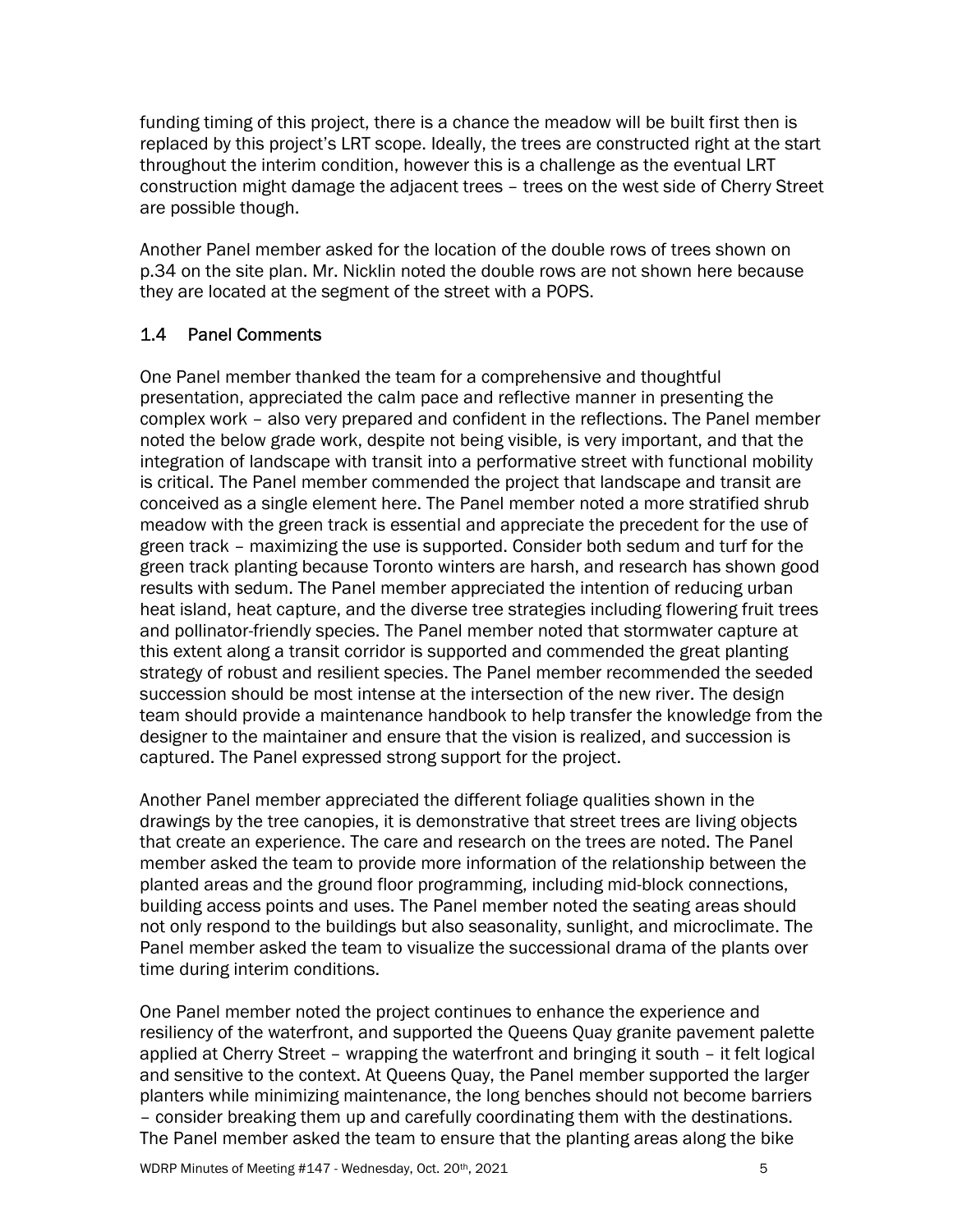path have gaps for pedestrians to pass through to maintain access and not jam specific openings. The Panel member did not support the bollards at the laybys and recommended more normalization of the pedestrian sidewalk. The Panel member supported the green track and asked the team to consider all aspects of maintenance in its implementation.

 Another Panel member appreciated the presentation cadence and details, commended the landscape informed sidewalk re-design - this is a truly unique  $21<sup>st</sup>$  century street design typology. The Panel member recommended the team to continue to be bold with the street design and maximize green track application.

 One Panel member commended the transition from formal to informal which makes the overall experience from Queens Quay West to East more interesting, and appreciated the carving of the street space, such as the edge of the sidewalk and planters in the maple leaf pattern. The Panel member supported the green track.

 Another Panel member asked the team and the City to consider improving the pedestrian area under the bridge overpass, which based on this transit arrangement would become the vital link between the Cherry Street south LRT and the Cherry Street Loop. The overall design is appreciated.

 One Panel member asked the team to show the interface between buildings and streets more clearly and ensure it has an intimate characteristic. The Panel member supported the public realm and pedestrian right-of-way design, felt that the adjacent developments are under coordinated and represented.

 Another Panel member noted that reinforced concrete has a large impact on carbon emission and asked the team to consider specifying a low carbon concrete mix to begin to change the industry – some simple changes to the specifications will have a big impact on the industry.

 One Panel member appreciated the strategy of leading with landscape and noted the design is a beautiful study of giving back to our relations with nature and animals. The Panel member felt the design can be bolder and asked the team to consider next steps to continue pushing the design.

 Another Panel member appreciated the cumulative knowledge brought by the team. The Panel member noted the vision of integrating transit as part of our daily lives, such as taking the TTC to the Chery Beach, is amazing and should be carefully considered. The work shown today will lay the foundation for transit to be more enmeshed with daily life and Commissioners Street should be included as part of that vision. The Panel member asked Waterfront Toronto to provide an update on the greater concept of transit serving as a hinge to tie the entire city with the waterfront. The greenness of buildings is difficult for the public to see as they are not always accessible, but the Panel member noted that greening of transit infrastructure is important in making visible and demonstrating the values of Waterfront Toronto to the public. The green track is supported, and the Panel member encouraged extending the application from the city to Cherry Beach, establishing a green link to the waterfront.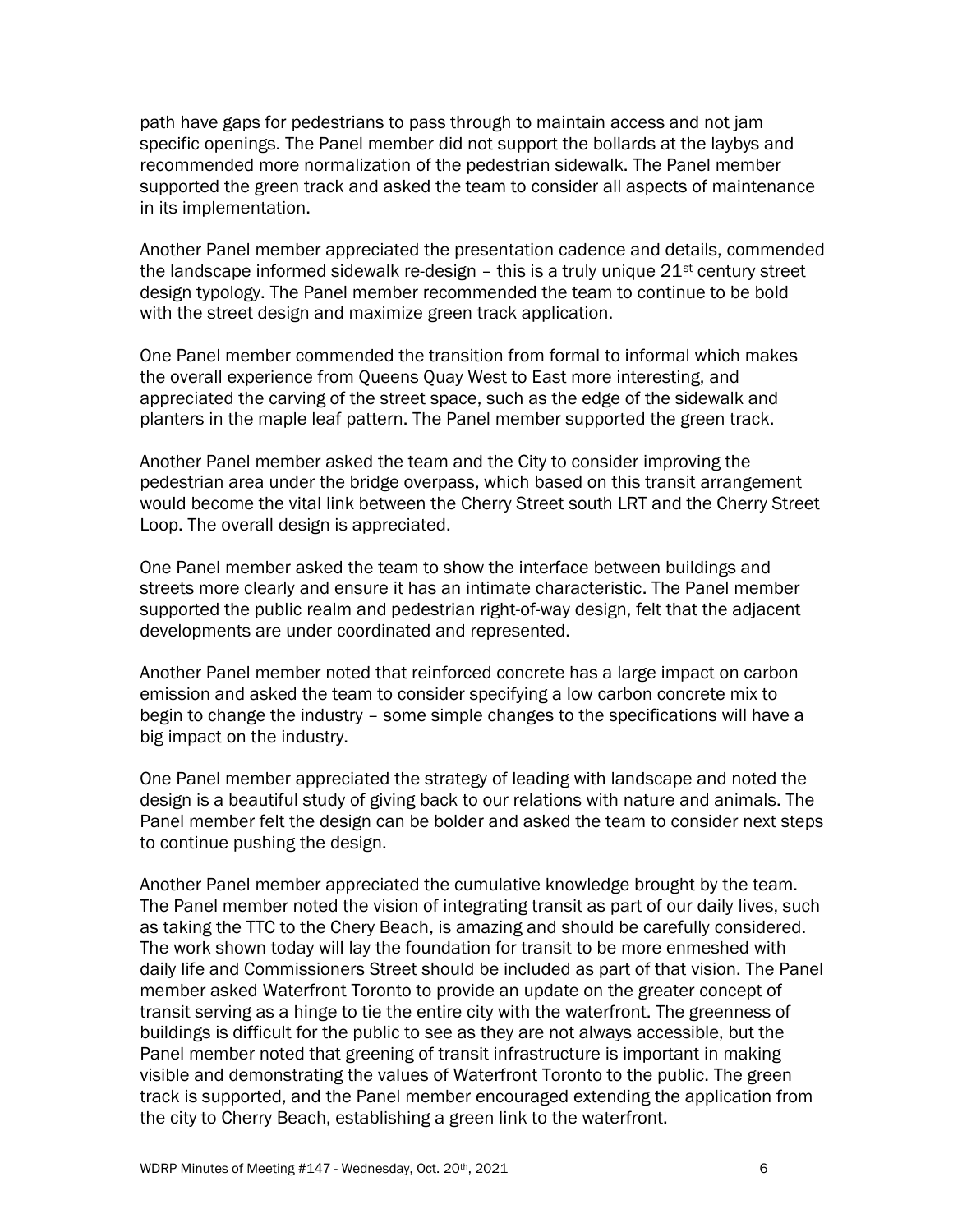One Panel member recommended Waterfront Toronto to develop a specification where carbon in concrete is a publicly measured amount to encourage projects to reduce their carbon emissions. The Panel supported the overall design.

 Another Panel member was impressed by the project scope and supported the design. The Panel member is satisfied with the undulation of the planting bed shapes in relation to the sidewalk, which provides for both thorough movement and meandering movements, establishing a right balance. The Panel member noted that the planted alcoves should not be developed in the sacrifice of clear walkway, the narrow edges of the planting zones are difficult to maintain and should be more robust to avoid people trampling over the features.

### $1.5$ 1.5 Consensus Comments

The Chair then summarized the Panel comments on which there was full agreement.

# **General**

- Appreciated the detailed and comprehensive presentation and supported the inclusion of the extension down to Polson.
- The project is an excellent example of leading with landscape.
- The project is an important "hinge" that connects the city to the waterfront, ensure the design signifies to visitors that you are entering the waterfront area.
- The integration of green infrastructure with transit should be studied beyond this corridor, possibly down Cherry St. through Commissioners St. – the city becomes well connected with the waterfront via green transit corridors.
- Appreciated Metrolinx and TTC's use of green tracks at Eglinton Crosstown, strong support for this to be implemented here.
- Ensure the pedestrian crossing under the railway bridge will have an opportunity for improvement - important to address this segment of the public realm now.
- The project is demonstrative of the importance of transit from the city to the waterfront - from urban to nature - and this should be emphasized as a priority for the future.

# Landscape

- Supported the concept of flowering and fruit trees at the cherry plaza.
- Supported the stormwater capture and monitoring strategies.
- Ensure the streetscape design is well coordinated with street furniture and development frontages in the next phase of design, consider:
	- o breaking up the length of benches
	- o be bold and continue to refine the design of the planters and landscape while maintaining an unimpeded pedestrian right-of-way - some Panel members felt that the proposed planting to circulation ratio strikes a good balance.
	- o laybys without bollards

# Sustainability

 Consider low carbon concrete mix in the specification to reduce overall project emissions.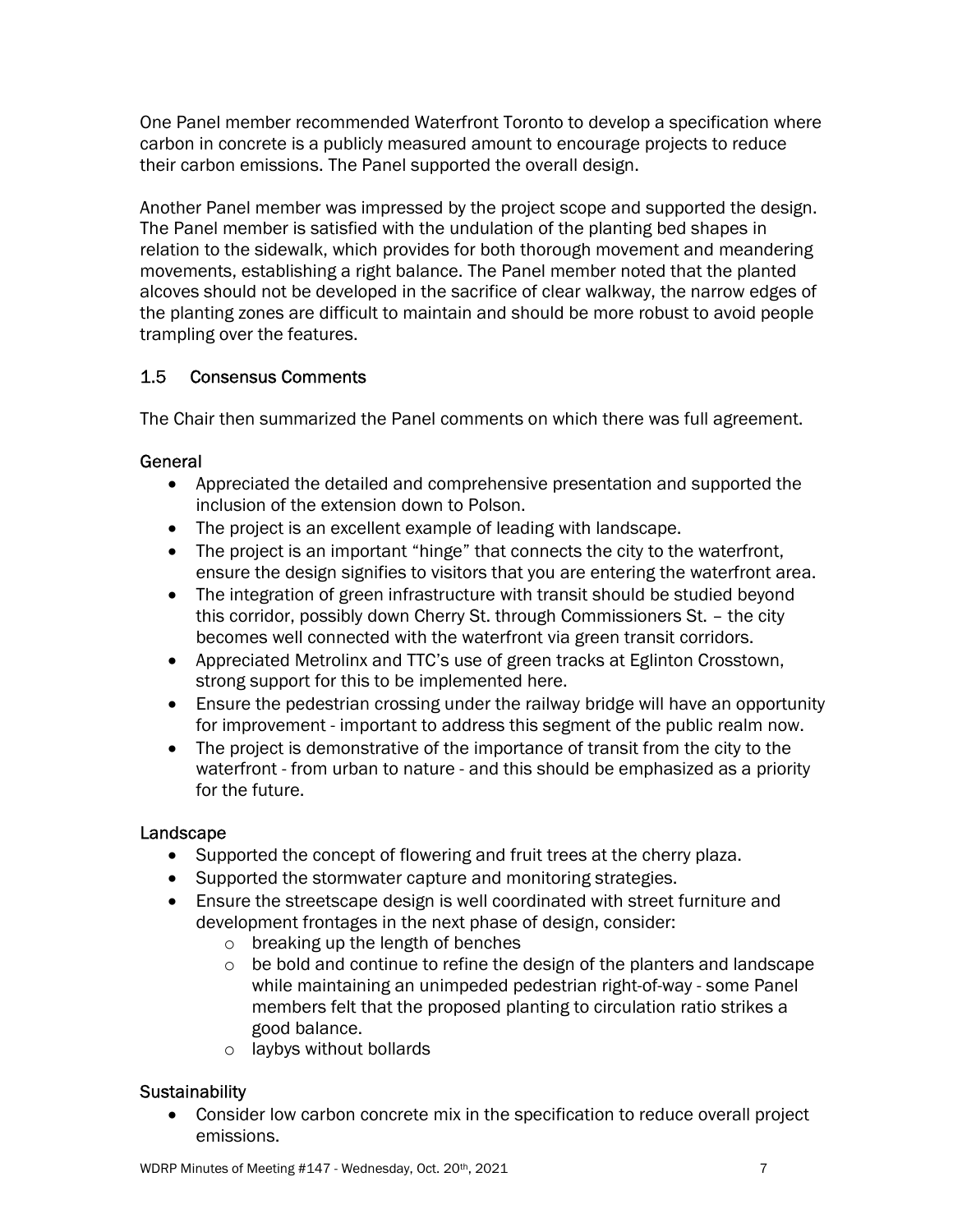Encouraged Waterfront Toronto to examine establishing a specification for low carbon concrete for waterfront projects.

The Chair then asked if the proponent would like to provide a brief response.

 Mr. Nicklin appreciated the feedback and support from panel. The project is not a traditional streetscape design, on behalf of the team it has been a fun process while realizing the importance of the opportunity.

#### $1.6$ Vote of Support/Non-Support

The Panel voted unanimously Full Support for the project.

## 2.0 West Don Lands Block 20 - Detailed Design

| Project ID #:<br>Project Type: | 1112<br><b>Building</b>                                    |
|--------------------------------|------------------------------------------------------------|
| Review Stage:                  | Detailed Design                                            |
| Review Round:                  | <b>Three</b>                                               |
| Location:                      | <b>West Don Lands</b>                                      |
| Proponent:                     | Dream, Kilmer, Tricon                                      |
| Architect/Designer:            | Henning Larsen Architects, Claude Cormier + Associes, RWDI |
| Presenter(s):                  | Christopher Dial, Lead Designer, Henning Larsen Architects |
|                                | Marc Hallé, Senior Associate, Claude Cormier + Associes    |
|                                | Brandon Law, Principal, RWDI                               |
| Delegation:                    | Bori Kang, Henning Larsen Architects                       |
|                                | Gregory Haley, Henning Larsen Architects                   |
|                                | Bharti Vithal, architects Alliance                         |
|                                | Jordan Kemp, Dream                                         |
|                                | Joyce Lau, Dream                                           |
|                                | Michelle Ackerman, Kilmer Infrastructure                   |
|                                | Megan Rolph, City of Toronto                               |
|                                | Katherine Bailey, City of Toronto                          |
|                                | Deanne Mighton, City of Toronto                            |
|                                | Corey Bialek, Waterfront Toronto                           |
|                                | Josh Hilburt, Waterfront Toronto                           |

# 2.1 Introduction to the Issues

 Leon Lai, Design Review Panel Manager with Waterfront Toronto, began the introduction by recapping the project background, affordable housing requirement of 30%, sustainability requirement of LEED Gold certification, and community benefits as directed by City Council. Mr. Lai recapped the programmatic overview, anticipated project timeline, and the existing and future site context of Block 20. Mr. Lai noted the not provide full support. Mr. Lai recapped the consensus comments from April 2021's Schematic Design review, and the Areas for Panel consideration including the palette from towers to podium, window and façade configurations of the podium and ground floor, animation of the new Tank House Lane, public realm vision and circulation, project is here for the final review, at Stage 3: Detailed Design, unless the Panel does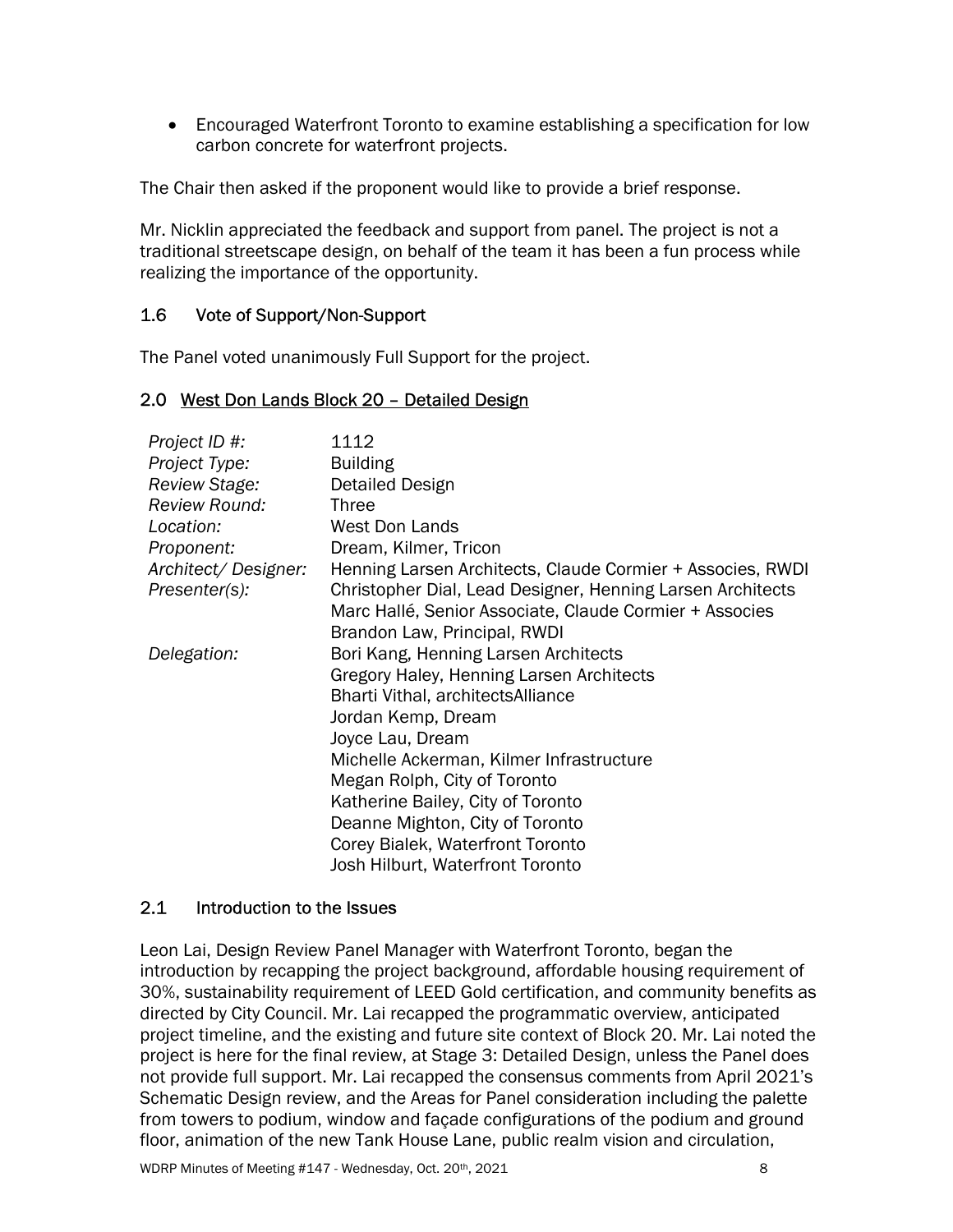landscape species and details, and the sustainability ambition of the site given the site's previous use and future objective of net-zero-carbon. Mr. Lai then introduced Christopher Dial, Lead Designer with Henning Larsen Architects, to continue the design presentation.

### $2.2<sub>2</sub>$ **Project Presentation**

 Mr. Dial began by noting the key takeaways from the April 2021 Schematic Design review and a recap of the design objectives. Mr. Dial presented detailed design updates on the podium windows, exterior cladding and details, and the strategy of extending the colors from the towers to the podium. Mr. Dial noted the crash wall sits right at the property line and the team is interested in a sealant to prevent graffiti while exploring public art opportunities. The articulations of the facades will reduce wind impact on the ground floor and improve microclimates in the public realm. The intent of the anodized bronze and copper panels is to capture light and create a shimmering effect. Mr. Dial noted the tower and podium façade sections and introduced Marc Halle, Senior Associate with Claude Cormier Architects.

 Mr. Halle noted the updated tree locations on the ground floor plan, the materiality and details of the planter and benches, planting palette, interconnected tree soils to ensure plants are always verdant, and passive stormwater reuse system. Mr. Halle presented the updated green roof and terrace landscape designs for both residential and commercial amenities. Mr. Halle then introduced Brandon Law, Principal with RWDI, to continue the sustainability presentation.

 Mr. Law provided an update on energy performance and metrics since participating in the Savings by Design program charrette in June 2021. Mr. Law noted the window to wall ratio of the building continues to stay low and the team is specifying the highest performing opaque wall envelopes. The team is still evaluating the feasibility of other strategies such as geothermal, domestic hot water heat recovery, building integrated photovoltaics.

### $2.3$ **Panel Questions**

The Chair then asked the Panel for questions of clarification.

 One Panel member asked if there is any durability issue with the double-glazing unit with low-E coating. Mr. Law noted it is no longer a concern and the team has looked into that with subject matter experts. The Panel member asked if the team is targeting LEED Gold v4.1 for the energy pathway and if Building-integrated Photovoltaics (BIPV) have been considered because there are some interesting financing models. Mr. Law responded that they will likely follow LEED Gold v4.1 - Dream achieved that with Block 8. The team will continue to explore the BIPV financing models, the main challenges are aesthetic and durability of the systems.

 Another Panel member noted that the overall TEDI values are decent, the system is primarily gas fired and asked if the team has considered a decentralized heat pump system, a 2-pipe solution, to take advantage of the ambient loop and run on electricity. Mr. Law responded the team looked at a water sourced heat pump through Savings by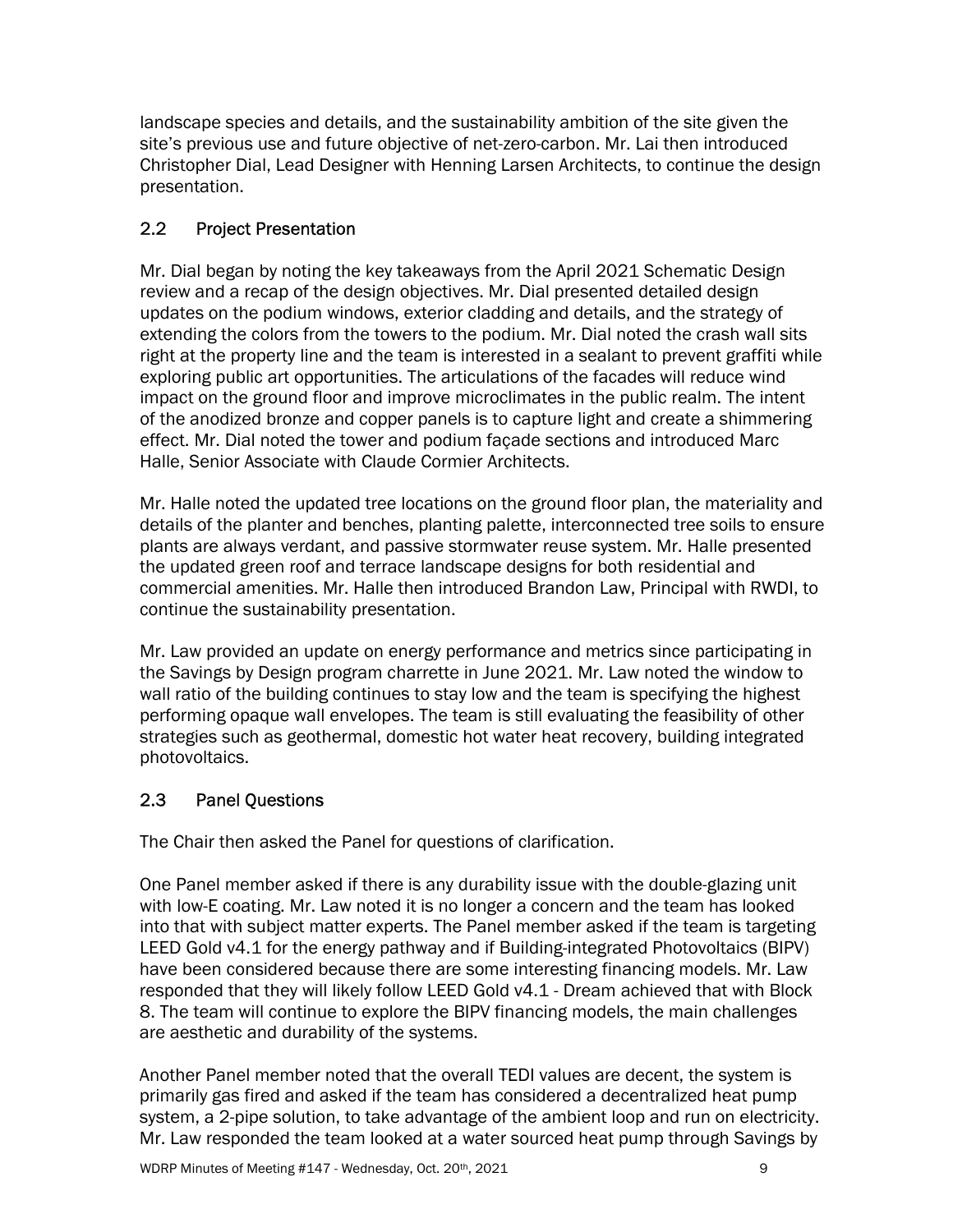Designs but did not select it due to cost and will ask the mechanical team to consider the decentralized system. The Panel member noted if the team is considering some connection to a future low carbon network, the central conditioning of the loop, can be considered as an expedient renovation. Ultimately greenhouse gas is the main metric and it can be a lot lower.

 One Panel member asked if the crash-wall can be textured. Mr. Dial responded that Metrolinx restricts surface texture of the crash-wall to a depth of 40mm max, it is possible to add relief or grooves.

 Another Panel member asked if there is any actual exposed copper and if there are graffiti concerns. Mr. Dial responded no it is all anodized copper aluminium and the team has explored anti-graffiti coating products for the concrete, there is a range of finishes from clear to sheen. The Panel suggested video surveillance for posterity and discourage graffiti. Mr. Dial commented that the team will investigate.

 One Panel member asked for the percentage of affordable housing units and the programs being considered for the community benefits. Mr. Dial noted it is 30% affordable rental units. Bori Kang, Senior Architect Design Manager, with Henning Larsen Architects, noted that the team looked at day-care but is not feasible at the site and other programs are being contemplated on neighbouring sites. The Panel member asked the team to clarify the intention of the grey brick. Mr. Dial noted the crash wall occupies more than 50% of the perimeter, the grey brick helps tie in the crash wall, reinforces the datum, and then the copper bifurcates to reduce the scale of the podium. The grey brick also allows the building to add some variation to the context – it does not signal program change. The Panel member asked if the midblock glazed atriums are conceived as transparent volumes. Mr. Dial responded the intention is for the glass to be transparent, allowing various view depths. The eastern atrium might allow one to see through the entire space.

 Another Panel member asked for the location of the pine trees at grade. Mr. Halle noted they are placed to bookend the public realm: east next to the dog relief area and on the west side of the new Tank House Lane.

 One Panel member asked if the low reflectance glass is fritted or etched. Mr. Law responded the first 18m will be fritted. The Panel member asked if the glass is required to be fritted if the reflectance is less than 15%. Mr. Law noted it is still not enough to meet the requirements of Toronto Green Standards, therefore fritting is required.

 Another Panel member asked if the outdoor pool is seasonal or heated. Mr. Halle noted it is for seasonal use.

 One Panel member asked for clarification on the sliver of green south of the crash-wall and if it is an area hidden and unsafe. Mr. Dial noted that the project will discourage people from going into that area as much as possible.

 Another Panel member noted that in the past the Panel has cautioned against aluminum cladding products disguising as copper or bronze and asked other Panel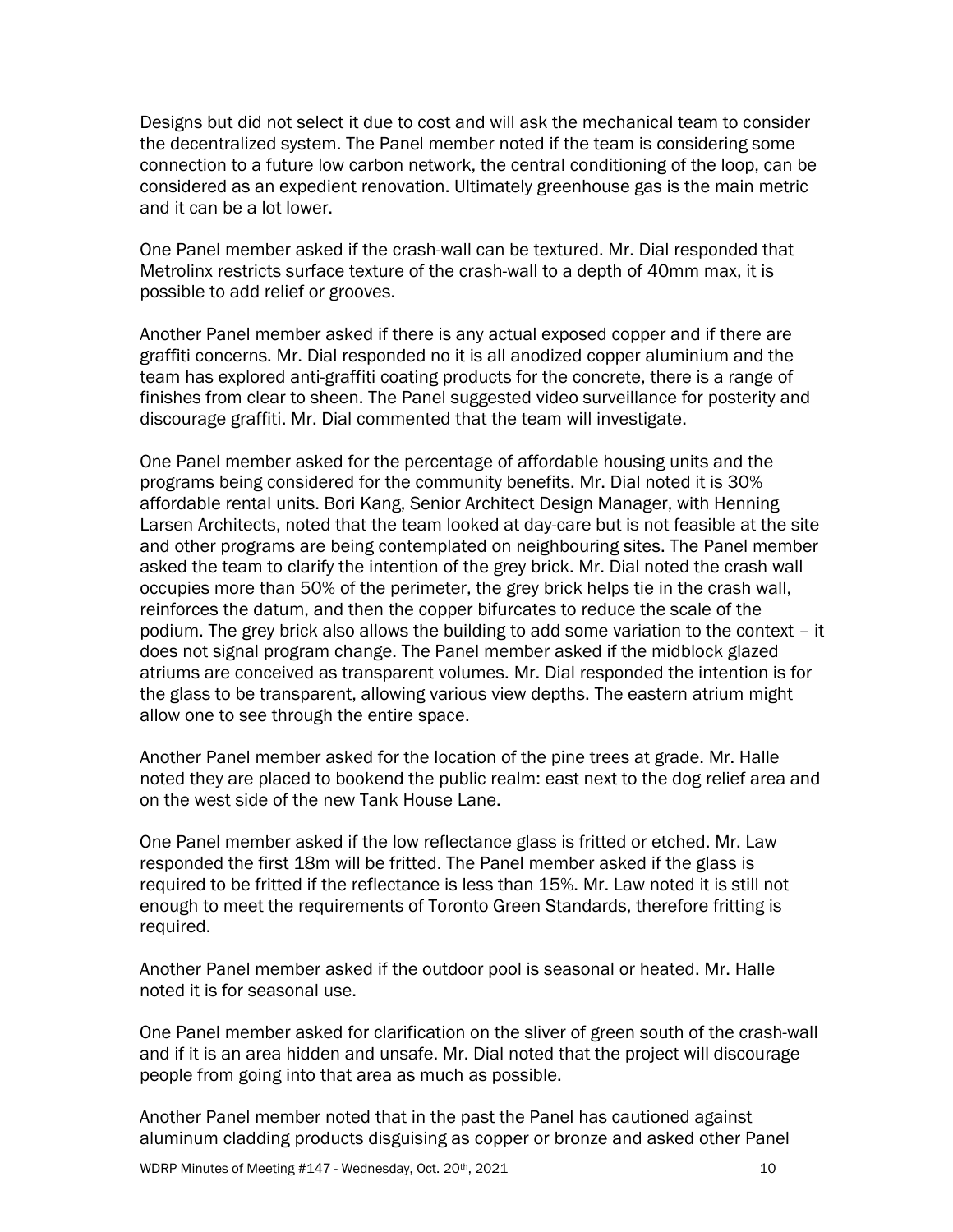members to weigh in if this strategy will deliver the intended result. One Panel member responded that there is metallic paint that can come very close to the intended effect.

 One Panel member asked if the team has considered traffic calming initiatives at the loading area, such as a sloped curb making the sidewalk a speed bump. Mr. Halle noted the loading entrance is intended to be the same elevation as the public realm with no grade change, the team has considered speed bump but was concerned about the noise.

### $2.4$ Panel Comments

 One Panel member thanked the team for a great presentation and building, appreciated the revisions on the podium in breaking down the scale. The Panel member recommended further lowering the height of the canopies at the glazed atrium facades, to the level of the adjacent awnings to serve as weather protection. The Panel member noted the anodized cladding issue was brought up at the TR3 Data Centre where the material came right to grade, the concern is much less here because it is intended to create shimmer with light and shadows, and asked the team to consider reflectivity and how the material interacts with sunlight.

 Another Panel member noted that metallic paint is typically less metallic but it might not be an issue if the Panels are located high up, especially when the focus in the design is the fenestration relief which is already successful in creating visual interest. The Panel member appreciated the finer-grain, vertical proportion façades that make the street feel more cohesive. The Panel member asked the team to reconsider the commercial glazed corner because a finer grain design is preferred.

 One Panel member supported the positive revisions in the project design that may have been possible due to the increase in density, such as deeper slabs in the terrace landscaping to accommodate larger plants and trees.

 Another Panel member appreciated the changes in the podium design and noted real copper cladding does not shimmer for long because it patinas quickly. The Panel member asked the team to protect the crash wall from graffiti and consider continuous rain protection along the pedestrian pathway – design intimacy is supported.

 One Panel member appreciated the updates on the podium and that Tank House Lane is more pedestrian on the west and shifts to vehicular on the east. The Panel member noted Block 8's facades have a high degree of plasticity and encouraged the team to carefully detail and select products that will respond to this context, such as the grey brick. The Panel member encouraged the team to refine the details to extend the Distillery District into the public realm of Block 20 and appreciated the cladding on the top floors of the towers that successfully integrates the mechanical floors into the design as a "lantern".

 Another Panel member noted that the project's relationship with new Tank House Lane is more important than the crash wall.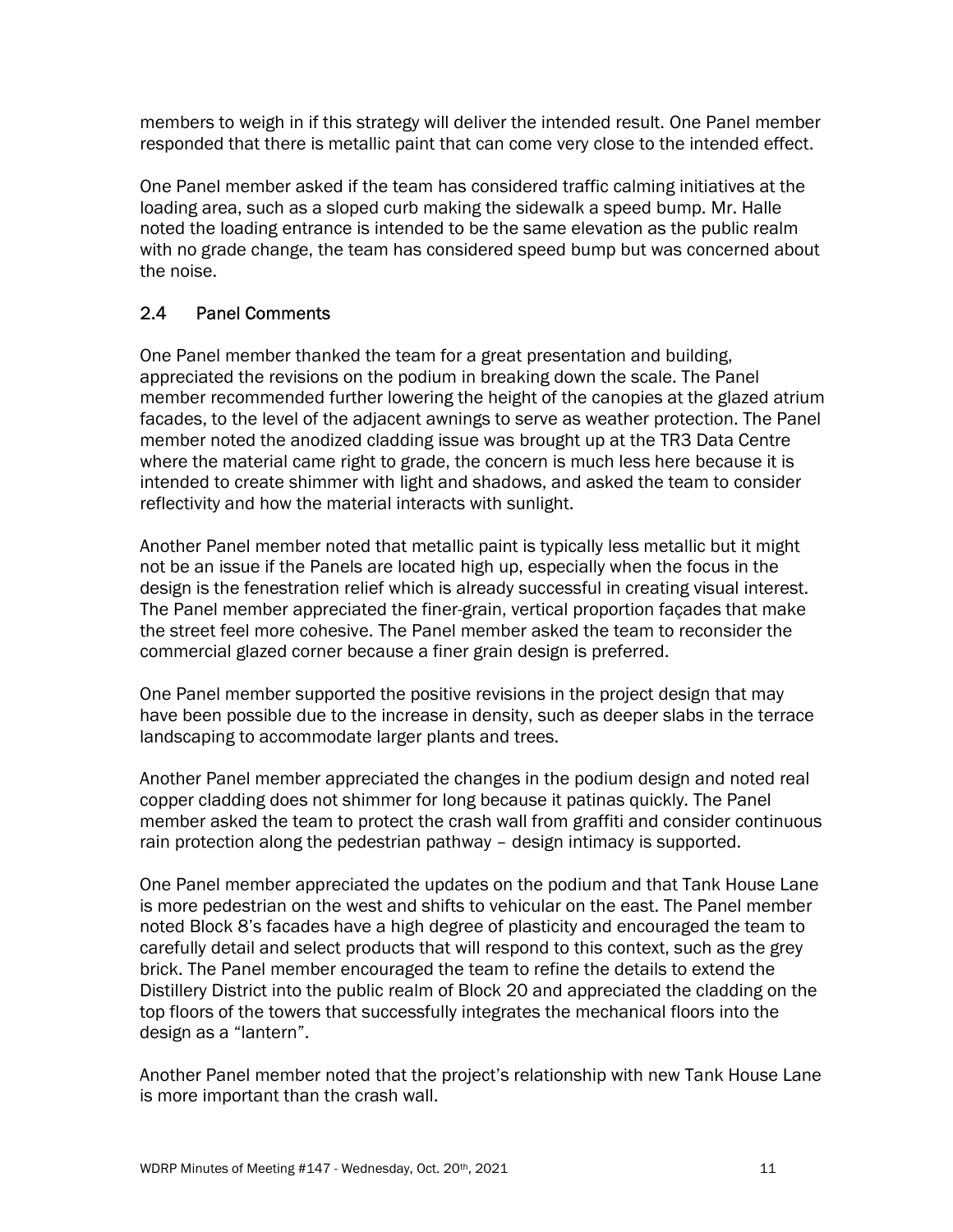One Panel member was excited by the design and noted that it is refreshing to see a palette different than grey and reflective of its context. Tank House Lane will be a great extension of Distillery District and Toronto needs more of this type of streets with an intermediary scale – the team has done a great job in its design. The Panel member noted the towers will reflect light into the street during the day and asked the team to provide more night-time lighting information and details. The Panel member noted the herringbone paving worked nicely at King and Portland and asked the team to refine the half circle benches. The continuous soil trench is appreciated.

 Another Panel member thanked the team for the clarification on glass reflectance and commended the revisions on both landscape and building. The plant palette is drought and shade tolerant and commended the continuous soil trench for ensuring strong trees, root communities, and optimal watering conditions. For a park-poor area, the landscape design is great for wind and urban heat mitigation.

 One Panel member commended taking advantage of the dropped slabs, the ability to grow larger trees is phenomenal. The Panel member noted the corner condition does not bring the scale down to grade, consider strategies to bring the brick lower and use smaller dimension masonry blocks for a pedestrian character informed street.

 Another Panel member asked the team to further reduce carbon emission in material choices and ensure there is fuel flexibility by considering district energy. It is important to reduce carbon emission to achieve higher sustainability goals and appreciated the pursuit of more advanced technologies.

 One Panel member is encouraged that the team will look at a low carbon heating system and noted it does not have to change the basic armature of the building. The Panel member recommended the team to look at a decentralized system and its financial impact. Some trade-offs might make the system capital expenditure feasible, such as using an ambient loop and have one potential heat pump or a two-pipe solution, these will offset cost by removing a lot of infrastructure. If boiler and chiller still need to be maintained, the loads can be superimposed. The Panel recommended the team to investigate the transition to decentralized load and financial feasibility which will generate significant savings in carbon.

 Another Panel member noted the building is a gateway, it should be designed from top to bottom in support of this idea. The crash wall is still a concern, continue to investigate options of leaving it blank or textured, and consider curating public art, even in the form of graffiti.

 One Panel member added that it is important for the City to support a pedestrian crosswalk to provide a safe connection to this site.

#### 4.5 4.5 Consensus Comments

The Chair then summarized the Panel comments on which there was full agreement.

# General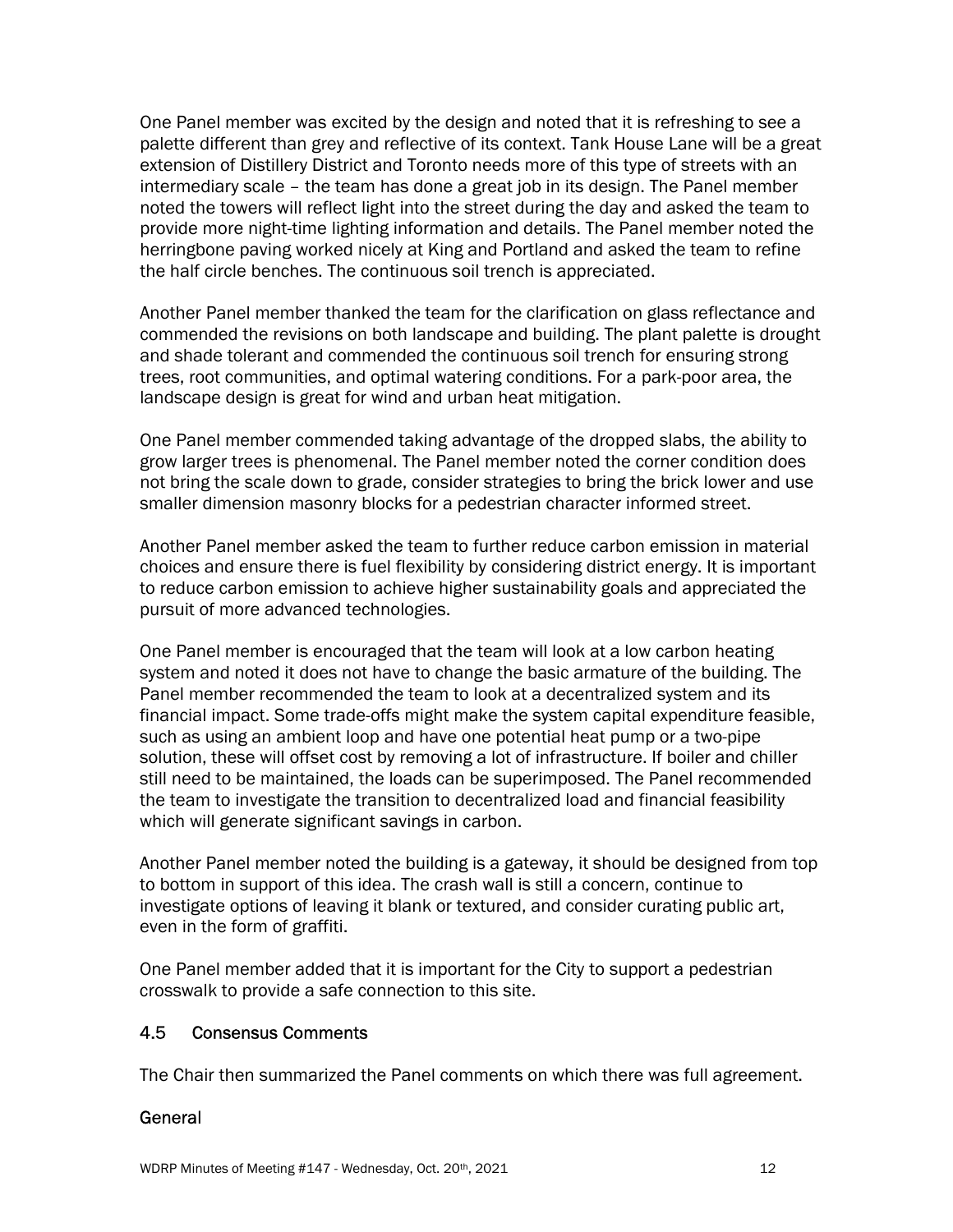- Appreciated that all aspects of the design, from mechanical floors, tower facades, to podium details, have been improved.
- Supportive of the thirty percent affordable housing rental, accommodating a diverse group of residents.
- The positive evolution of the design through the three-stage review is demonstrative of the value of the design review process.

# **Building**

- Appreciated the terracing and massing refinements at the east and west ends of the podium volume.
- Appreciated the continued efforts to refine the podium façades, consider the following suggestions for further improvements:
	- o Shift away from a typical commercial glass atrium façade at the podium corner by reducing the height of the glass curtain wall and create a more intimate entrance expression that better responds to the context.
	- o Lower the canopies at the two mid-block glass atriums to further scale down.
	- o Provide continuous rain protection along the entire public realm frontage, i.e. more awnings, or canopies.
- Supported the grey brick and anodized copper and bronze facades, and recommended careful consideration of the final products:
	- o Ensure the bronze and copper anodized panels have the intended metallic and shimmering effect
	- o Ensure the brick is a refined and high-quality product that supports the characteristic of the Distillery District
- The crash-wall forms an important part of the gateway experience, the anti- graffiti paint is one option, but it is recommended to consider a more visual strategy such as the integration of public art.

# Public Realm

- Strong support for the ground and terrace landscape strategies.
- Supported the addition of a crosswalk at Cherry Street to provide a safe pedestrian crossing to the site.
- Strong support for the public realm in relation to the podium frontages.
- Strong support for the continuous soil trenches to maintain quality of vegetation.

# **Sustainability**

- Encouraged the team to continue to explore strategies to achieve higher sustainability goals.
- Consider a decentralized heat pump solution and other lower carbon heating options.
- Recommended to perform cost saving calculations to demonstrate potential financial benefits of enhanced sustainability measures.

The Chair then asked if the proponent would like to provide a brief response.